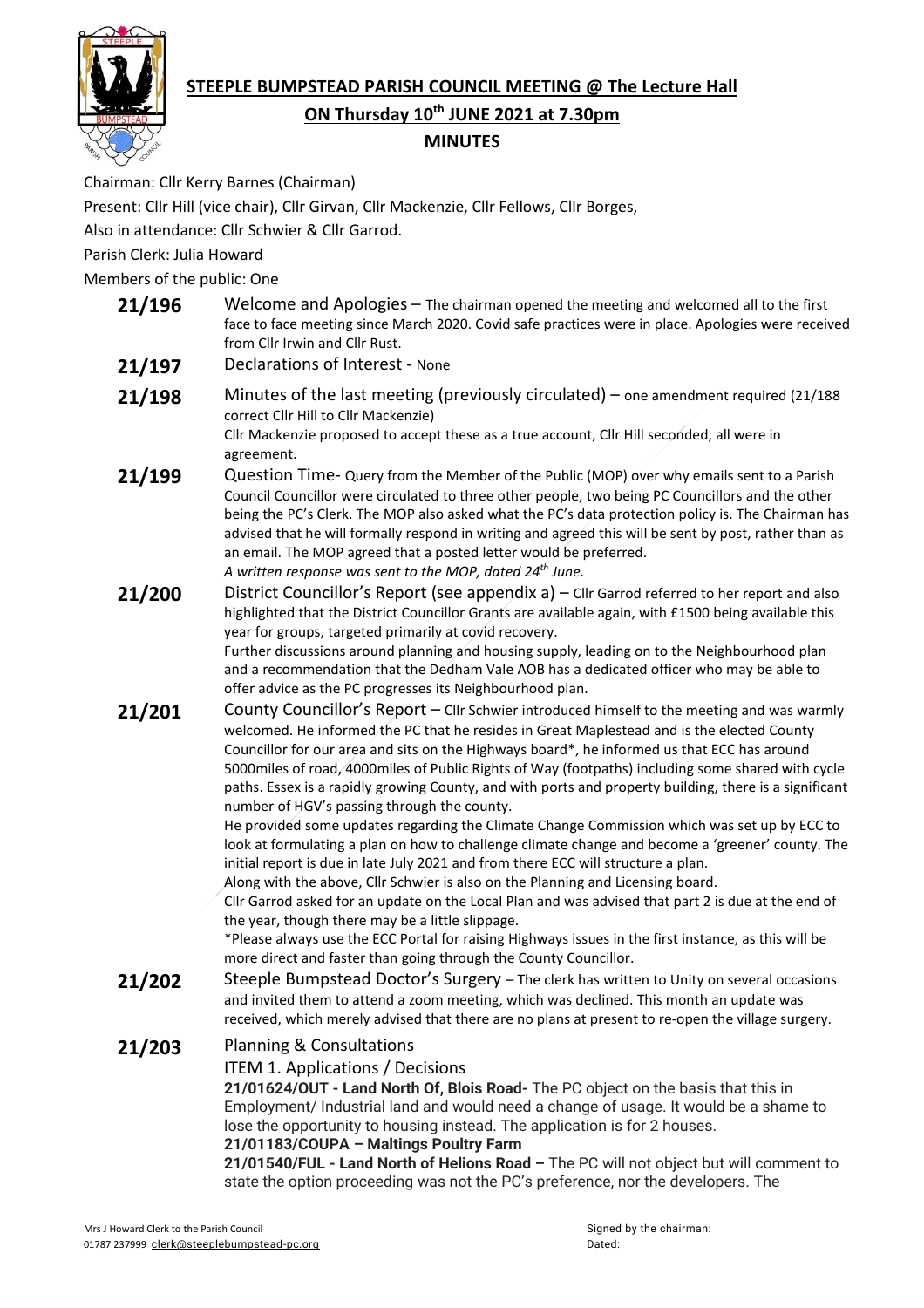

development now spreads further outside of the village envelope, the properties are all larger properties (3&4 bed) and several are 3 storeys high, which is not in keeping with the village, however the height may be similar to others given the landscape. Yellow bricks are also not used in the village.

**21/01521/HH - Schoolings, 20 Church Street –** No objection. This is within a conservation area, but there is no objection to the application.

**20/01758/HH – 20 Chapel Street, notification of appeal –** N/a, this is for information. **21/01274/HH - Springside, Old Hall Road –** Concerns that the residents have built over the ditch. However, no objection to the current application.

**21/01709/TPOCON – 39 North Street** – application to remove 5 trees in the conservation area. There is no explanation as to why this would be necessary or whether they would be replaced. PC to comment as such.

**ITEM 2. Neighbourhood Plan**  $-$  The PC is awaiting the 2<sup>nd</sup> tranche of funding and ready to progress to Regulation 14 stage, which requires the appointment of an official person/ officer – this is why the funding is required to progress any further. Chairman Cllr Barnes to follow up on the funding application.

ITEM 3. Longfield Solar Farm Survey – There is a public consultation underway for this large solar farm located between Braintree and Chelmsford, on farmland North east of Chelmsford and north of the A12 between Boreham and Hatfield Peverel. Consultation dates are 1/6/21 – 13/7/21 on their website **https://www.longfieldsolarfarm.co.uk/**

ITEM 4. Active Travel Essex Consultation – Essex County Council has been working with district, borough and city councils and local community and accessibility groups to create a partnership known as Active Travel Essex. Our plan is to re-allocate road space to make more room for everybody to safely and efficiently walk and cycle in five Essex towns - Braintree, Brentwood, Chelmsford, Colchester and Wickford. As more people take up walking and cycling and avoid using their cars for short trips, it will mean fewer vehicles on the road and ease congestion for those who have no alternative but to drive, making their journeys more reliable and efficient. To have your say please visit the website.

**[https://www.essexhighways.org/active-travel-fundhways.org\)](https://www.essexhighways.org/active-travel-fundhways.org))**

### **21/204** Finance and Administration

**ITEM 1. Clerk's report**  $-$  see appendix b. There is a significant number of pending payments, many of which relate directly to the contracted training of the clerk and are listed for the purpose of approval prior to spending. The Churchyard wall fund is now set up as a separate reserved fund. The PROW invoice has been submitted this month, which will bring in funds for maintaining the footpaths.

Cllr Hill proposed to accept this as an accurate account and Cllr Girvan seconded.

ITEM 2. Training – The clerk is due to commence CiLCA training next month and has undertaken/booked an additional 21 hours of training in preparation. There is a training fund set up for this purpose.

ITEM 3. Insurance Renewal – The annual renewal is due this month, the clerk will confirm that it is sufficient to cover the additional new play equipment installed recently.

ITEM 4. Adoption of Policies – the policy working group has been working to update, create and renew policies, which are being approved at each meeting. This month, Document Management, Freedom of Information and Data Protection / GDPR were revised. Cllr Girvan prosed to adopt the policies; Chairman Cllr Barnes seconded. All were in agreement.

ITEM 5. Bank Reconciliation – periodic bank reconciliation was flagged up by the internal auditors, of course meeting to undertake this won't have been possible during the pandemic. Cllr Hill and the Clerk will meet to progress this through out the year.

### **21/205** Highways & Footpaths

ITEM 1. Traffic Nuisance / Calming options – Cllr Hill and Cllr Irwin raised concerns, particularly with lorries, which is likely not helped by the development site traffic. The PC could consider a vehicle choke, if the situation does not improve. The issues are relating to both noise and speed of vehicles.

Heavy vehicles are using the Claywall Bridge, there isn't a notice of a weight limit, Highways should be asked to assess the bridge to prevent damage by the extra vehicles.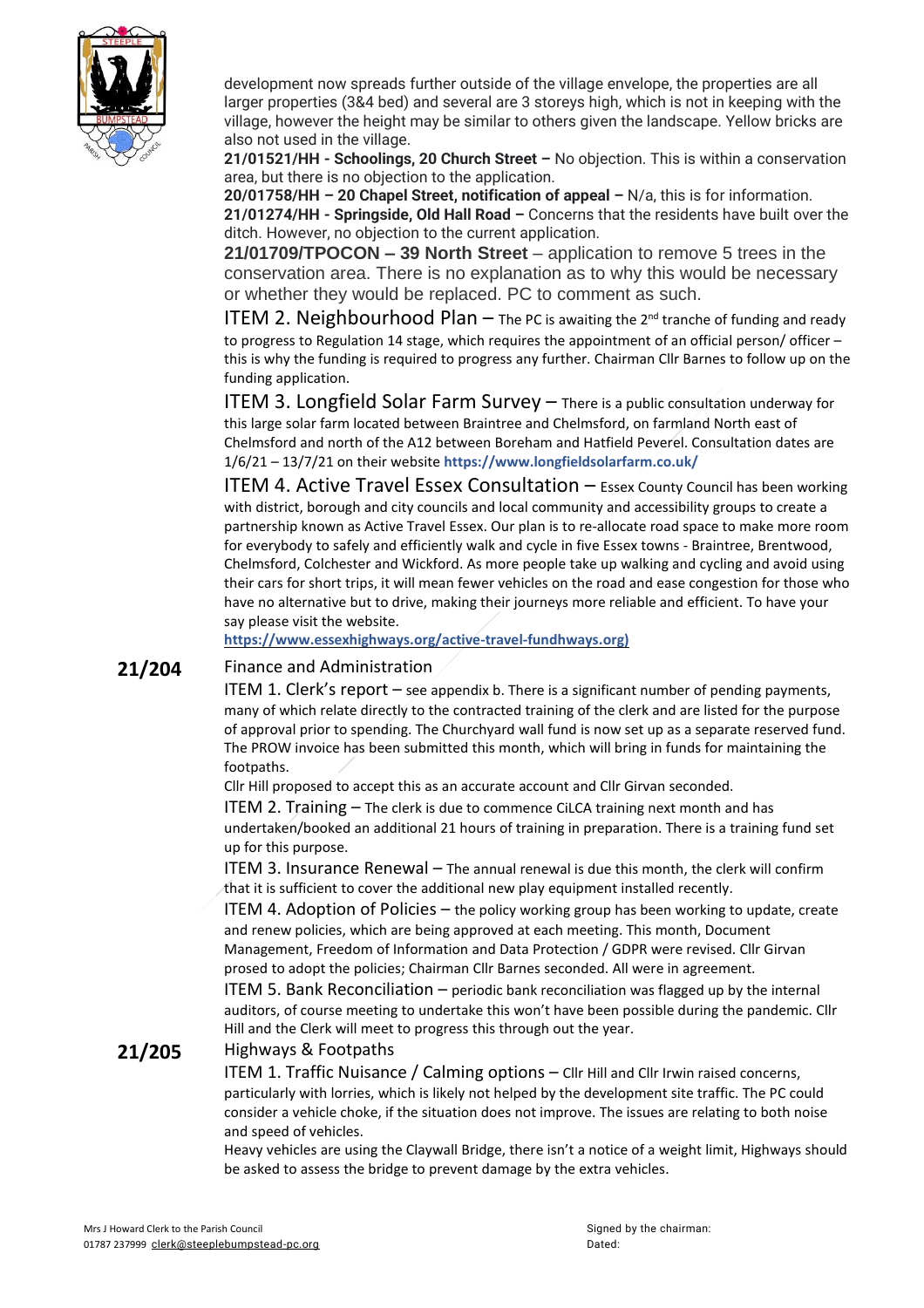

On this topic, the Chairman has been continuing work with other PC's regarding the noise nuisance from motorbikes and some cars, they are looking into noise activated cameras.

ITEM 2. Relocation of 30mph Speed Limit on Finchingfield Rd. – The PC had requested the sign to be moved, Cllr Finch had said this could be achieved. A form needs to be done and put to the Highways Panel (Rissa Long) – Cllr Hill to take action on following this up.

ITEM 3. Verge Cutting Trial (Single Cut) – ECC trialed a single verge cut last year and have adopted this approach for this year. All verges will receive just one cut. However, if there are any areas where visibility or passage is affected, please report to highways and they will arrange for it to be trimmed and made safe.

### **21/206** Open Spaces

ITEM 1. New Play Equipment Installed  $-$  part funded by the CIF fund, this was officially opened on 25<sup>th</sup> May and the response was favourable. Thanks to those involved in this project, including spreading the huge amount of play bark. The preschool children really enjoyed playing with the new pieces.

ITEM 2. ROSPA Report – the ROSPA inspection was done in May, before the new equipment was installed. We have received the report and will review it for the next meeting.

ITEM 3. Tree Survey Update – the Parish Council paid to have a tree survey done of 3 large horse chestnut trees on the Camping Close and 1 large horse chestnut tree on Humphrey's meadow. Sadly the tree on Humphrey's meadow is diseased and considered to pose a risk, therefore will need removing within 3 months as per the report.

The report also highlighted that strimming close to the tree trunks has damaged bark on several trees. A notice will also be put on the tree, the website and social media.

4 contractors have been asked to quote. These will be reviewed once received. In the meantime, the PC will look to see if any funding is available for this work, contacting BDC, Dedham Vale AOB and the woodland trust.

The Parish Council are very sad the tree needs to be removed and will look into the best ways to do this, and what to do with the wood, whether it could be carved etc.

A new commemorative tree on the site would be a nice gesture in time for the Queen's Jubilee in 2022.

ITEM 4. Planting of new trees – Discussed. SBWEG have some more mature trees and would like to plant them. Cllr Mackenzie will develop this further with SBWEG and bring to a future meeting.

ITEM 5. Camping Close Storage Shed – a large number (~200) posts have been stored in the equipment store which has raised a number of questions over the usage of the shed and the amount of old equipment stored there and it is quite untidy. Chairman is to meet with the football club to discuss this, and look at shelving options and removal of old cricket equipment etc.

ITEM 6. Swing Gate (on camping close) – Chairman Cllr Barnes and Cllr Borges

Met with a resident who would like the swing gate moved, cllr Rust has made some Enquiries as moving the swing gate would require re-routing of the footpath, there is a cost involved in doing this. Currently the gate is in a highly visible, safe place, for those playing at the Camping Close, there are concerns that moving it may make the area less safe.

### **21/207** Community Engagement & Events

ITEM 1. Queens Platinum Jubilee – June 2022 – As our new events co-ordinator, Cllr Mackenzie is already looking into making plans for this event. There will be a 4 day weekend, from Thursday 2<sup>nd</sup> June – Sunday 5<sup>th</sup> June 2022. Current proposals include a scarecrow competition, a street party, perhaps the Steeple Chasers 3k and 10k runs.

In August there will be an advert / requests for volunteers to assist.

**21/208** Information Sharing – Cllr Hill – None, Cllr Mackenzie – None, Cllr Borges – some hoax emails have been circulating, phishing, please be aware, Cllr Girvan – none, Cllr Garrod – Police report highlighted local theft of a Catalytic Converter and a battery from a barn at the edge of the village. They are using drones to check the area before attempting thefts. CIF Fund is open again for applications.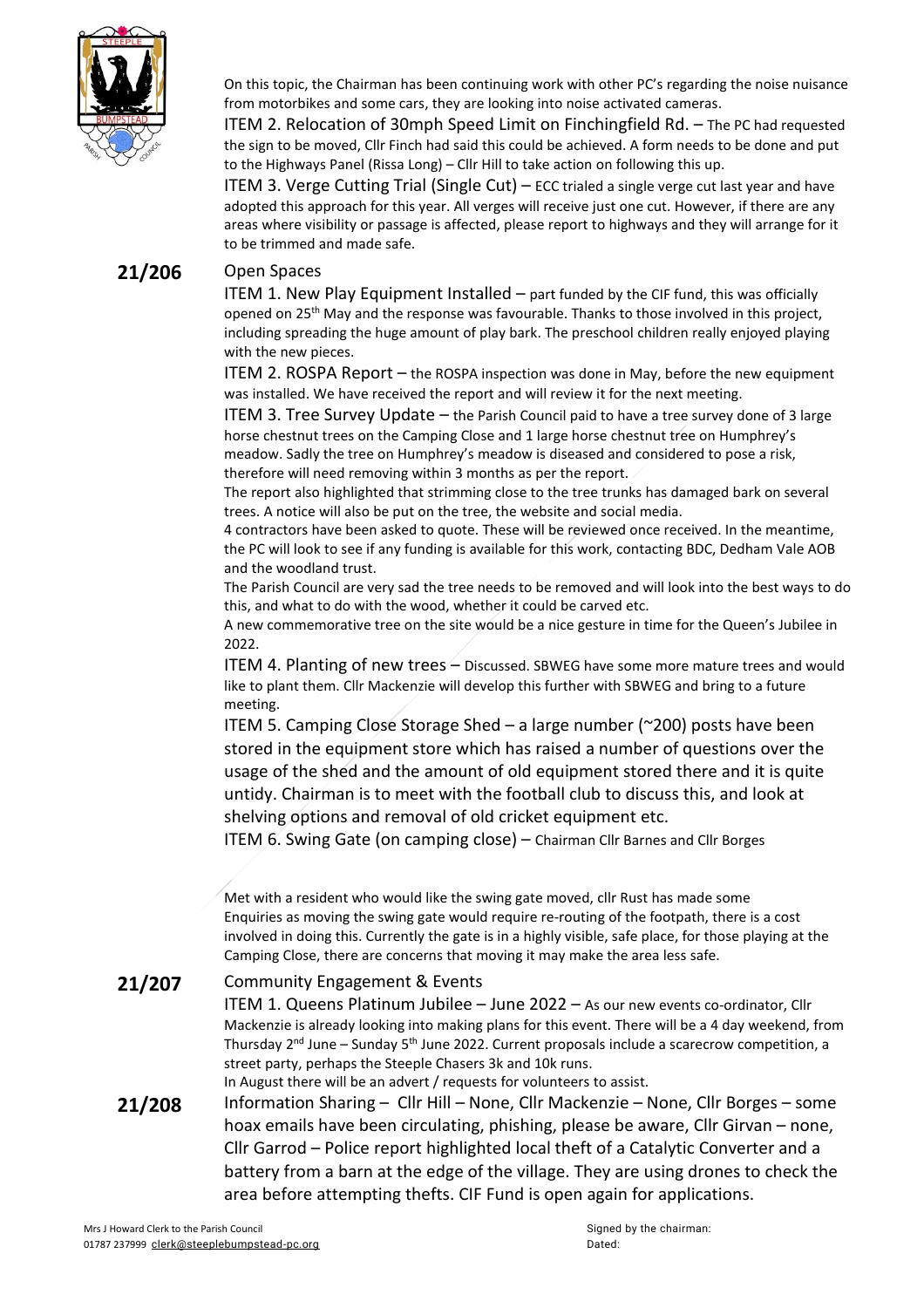

**209** Next Meeting – Thursday 8<sup>th</sup> July 2021, 7.30pm venue tbc, due to changing COVID restrictions we are uncertain of the venue and expect it will either be at the Moot Hall or here at the Lecture Hall. This will be detailed on the July Agenda. **21/210** Meeting Closed by the chairman at 21.20pm

# **Actions.**

| Action 1  | 21/203 ITEM 2 - Chase up 2 <sup>nd</sup> tranche of funding                 | Chairman         |
|-----------|-----------------------------------------------------------------------------|------------------|
| Action 2  | 21/204 Item 3 - Check on Insurance cover for play equipment                 | Clerk            |
| Action 3  | 21/204 ITEM 4 - finalise and publish adopted policies                       | Clerk            |
| Action 4  | 21/105 ITEM 1 - Contact Rissa Long, Highways to enquire when the Claywall   | Clerk            |
|           | Bridge was last inspected and is there a weight limit                       |                  |
| Action 5  | 21/205 ITEM 2 - Complete application for Highways panel and send to Rissa   | Cllr Hill        |
|           | Long                                                                        |                  |
| Action 6  | 21/206 ITEM 2 - Review and report on ROSPA report for next meeting          | Cllr Mackenzie   |
| Action 7  | $21/206$ ITEM 3 – ask the open spaces contractor not to strim near the tree | Chairman         |
|           | trunks.                                                                     |                  |
| Action 8  | $21/206$ ITEM 3 – put a notice on the tree, social media and website        | Chairman / Clerk |
| Action 9  | 21/206 ITEM 3 - enquire about funding to remove condemned tree              | Cllr Mackenzie   |
| Action 10 | 21/206 ITEM 5 - meet with the football club and identify ways to maximise   | Chairman         |
|           | usable space and tidy the equipment store                                   |                  |
| Action 11 | 21/207 - place advert in the Yellow Book, and send to Chairman & Clerk for  | Cllr Mackenzie   |
|           | adding to Website and Social Media pages                                    |                  |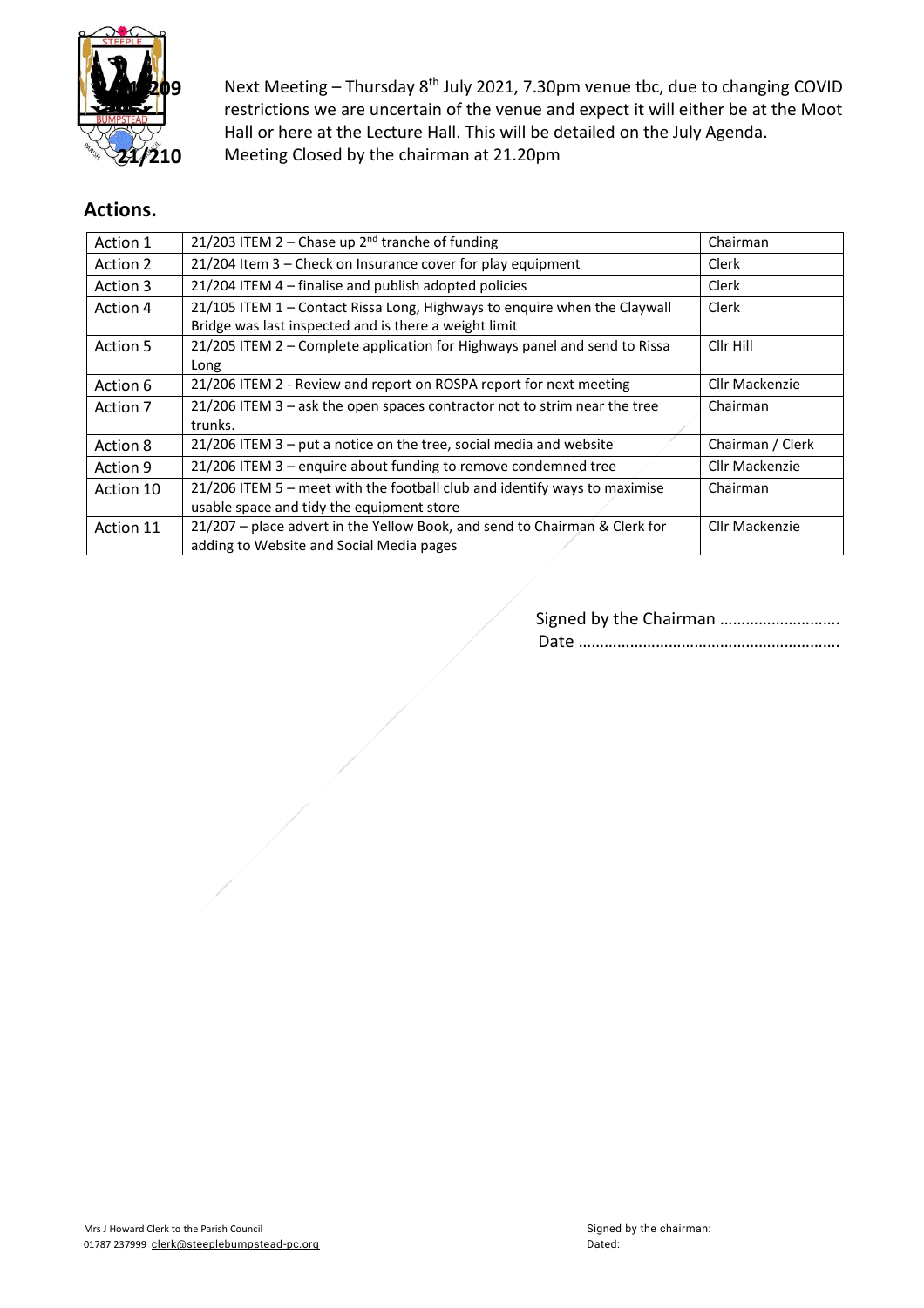

#### Appendix A - District Councillor report **District Councillor's Report June 2021 to Parish Councils** (Cllr. Diana Garrod - Bumpstead Ward)

08/06/21

#### **Temporary Road Traffic Orders**

Intended road closures:-

Steeple Bumpstead Road, Helions Bumpstead due to commence on 21st June for 16 days. Water Lane. Helions Bumpstead, due to commence on 20<sup>th</sup> July 2021 for 8 days. Sages End Road, Helions Bumpstead due to commence on 27th July 2021 for 14 days. Haverhill Road, Wiggins Green, Copy Hill due to commence on 9<sup>th</sup> September 2021 for 21 days.

The closures are required for the safety of the public and workforce while County Broadband Ltd undertakes superfast fibre optic broadband installation.

#### Self Employment Income Support Scheme (5th Grant)

A fifth grant covering May 2021 to September 2021 from central government will be open to claims from late July 2021. The grant is taxable and will be paid out in a single instalment. Guidance for claiming the grant will be available by the end of June 2021. To be eligible for the grant you must be a self-employed individual or a member of a partnership. The online claims service for the fifth grant will be available from late July 2021. If you're eligible based on your tax returns. HMRC will contact you in mid-July 2021 to give you a date that you can make your claim from.

#### **Restart Grants**

Currently processing applications for restart grants. The Grant Scheme is effective from 15th April and is to provide further support to non-essential retail, hospitality, accommodation, leisure, personal care and gym businesses. Up to 7th May, the total value of Restart Grants paid was £6.645m to 912 businesses.

#### **Business Support Grants**

The total value paid to businesses under all of the Business Grant Schemes administered by the Council on behalf of Central Government since March 2020 to 7th May is £53.54m with 10.428 payments made.

#### **Collection of Council Tax and Business Rates**

As at 31st March:

- . Council Tax 96.65% with £94.645 million collected compares to 98% for same period last year. Average amongst Essex authorities for the year was 95.9%.
- . Business Rates 95.72% with £25.344 million collected, compares to 99.28% for the same period last year.

This performance was achieved without the availability of all Recovery Processes, due to the Courts being unavailable for proceedings for non-payment.

#### **Local Council Tax Support Hardship Fund**

The amount allocated to Council Tax accounts, £150 per working age claimant in receipt of Local Council Tax Support, totals £847,771 and represents 95% of the allocation received from Government. The balance of funding will be carried forward to the new financial year.

#### **BDC Customer Services Centre**

The average call answering time for the year was 29 seconds, with 74% of calls answered within 15 seconds. The total number of calls received in March was 10,987, an increase of 2,276 on the previous month, taking the total calls answered for the year to 109,250. The total number of emails was 12,451 with a further 28,186 enquiries via online forms received in the year. The percentage of calls resolved at first point of contact increased over the year from 64% to 81%.

#### **NHS Test and Trace Payments**

As at 31st March, the Benefits Team had received 1,199 applications from residents, who had been told by NHS Test and Trace to self-isolate for a payment of £500. Of these, 431 applicants received payments totalling £215.500. Whilst, 756 applications were rejected as they did not meet the eligibility criteria for either the standard or discretionary schemes. 12 applications were awaiting further information being submitted before determining their claims. The eligibility criteria for the Council's discretionary Test and Trace Scheme was broadened recently following a request and financial support from Essex County Council. This is to encourage as many people as possible to self-isolate and to stop the spread of the virus.

#### **Affordable Housing**

Councillor Kevin Bowers - Cabinet Member for Housing, Assets and Skills reported: "There were 49 new affordable housing completions in April 2021. This follows on from 220 completions in 2020/21, which exceeded our target. It is encouraging to see that so many new affordable homes were developed during what has been a difficult year, and this will give more of our residents a wider range of housing options. The Council is hoping to enable 250 affordable housing completions in 2021/22, so April's figures give us a good start".

#### **Development Plans**

The Planning Policy Team continue to prepare for the Local Plan section 2 examination which will be held on 6th to 15th July 2021. The examination website contains all information relating to the examination and is regularly updated: https://www.braintree.gov.uk/planning-building-control/section-2-examinationlocal-plan?documentId=259&categoryId=20010

#### **Five Year Housing Land Supply**

Councillor Mrs Gabrielle Spray - Cabinet Member for Planning and Infrastructure reported: "The assessment of 5 year supply of housing land has now been updated to 31st March 2021 to take into account homes built over the past year: permissions granted and updated information on expected future development. Despite the challenge of the pandemic, delivery over the year 2020/21 once more exceeded the target, with 847 new homes being completed in the District. The five year target for identifying sites with a realistic prospect of completions 2021-2026 is 5,352 (1,070 per year), including the buffer. The review has identified a projected supply for decision making of 5.713 homes, which means an identified supply of 5.34 years".

#### **Planning Enforcement**

The Planning Enforcement team have continued to experience a significant volume of enforcement enquiries and the team remains under pressure. One of the full time Members of the team has recently retired and as such some interim cover has been put in place to assist the team with the volume of enquiries. Coupled with this, the team are also dealing with a number of complex enforcement cases where the team are seeking to resolve breaches of planning control. Despite these pressures, any enforcement enguiry that is received by the team, is still being fully investigated and updates are being provided in accordance with the Council's adopted Enforcement Plan. As a reminder, anyone wishing to raise a Planning Enforcement enguiry with the team, must do so using the online form: https://www.braintree.gov.uk/planning-building-control/reporting-planning-breach.

#### **Councillor Community Grants**

The BDC Grants scheme has now launched for 2021/22. This will enable us to continue to support communities and groups as they recover from COVID, and COVID recovery will continue to be the focus for this fund in the year ahead. If groups would like to apply for the scheme, please speak to me.

Cllr. Diana Garrod **District Councillor - Bumpstead Ward**